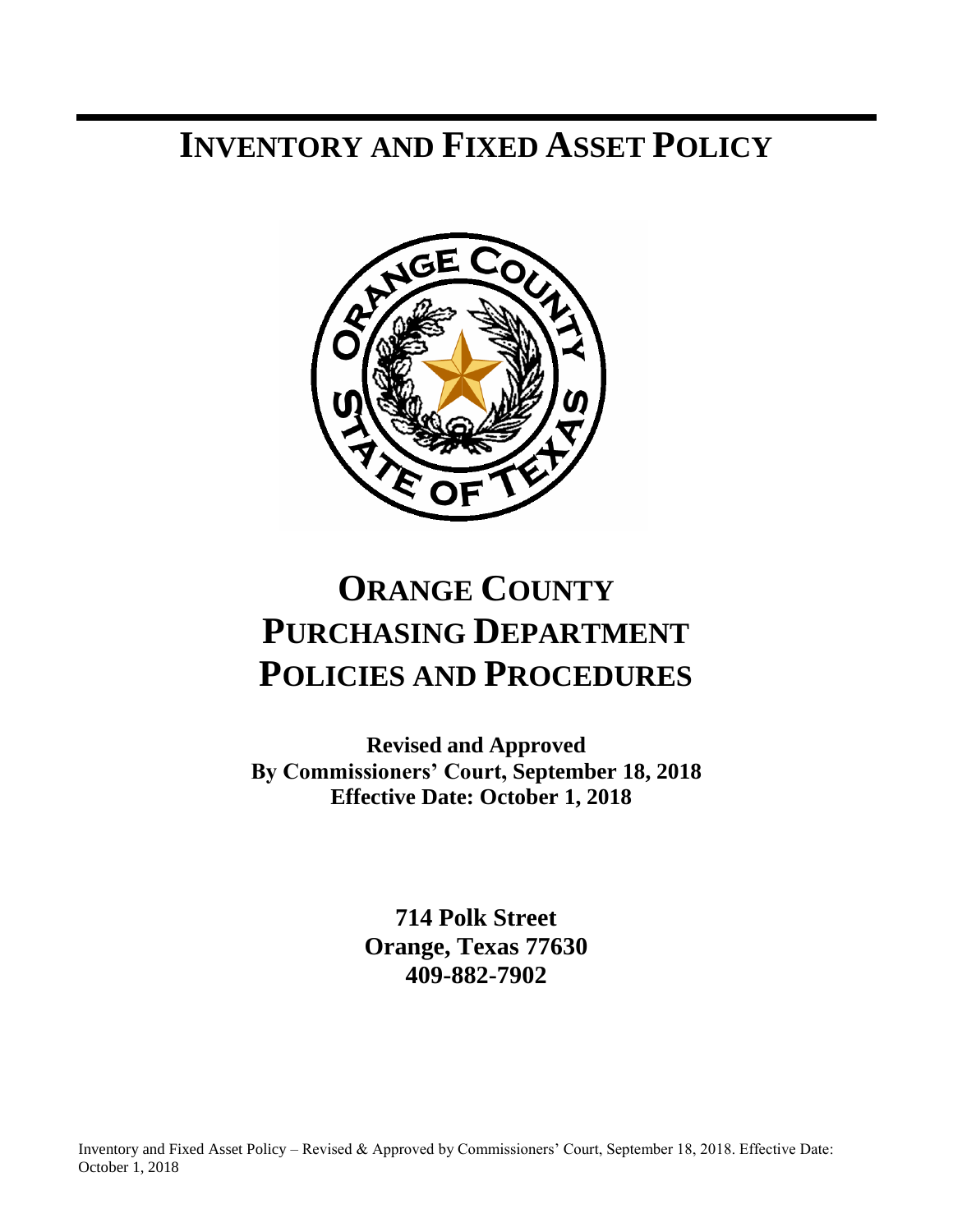### **ORGANIZATION AND AUTHORITY**



## **ORANGE COUNTY COMMISSIONERS COURT**

**COUNTY JUDGE DEAN T. CROOKS COMMISSIONER JOHNNY TRAHAN, PCT #1 COMMISSIONER BARRY BURTON, PCT #2 COMMISSIONER JOHN GOTHIA, PCT #3 COMMISSIONER JODY CRUMP, PCT #4**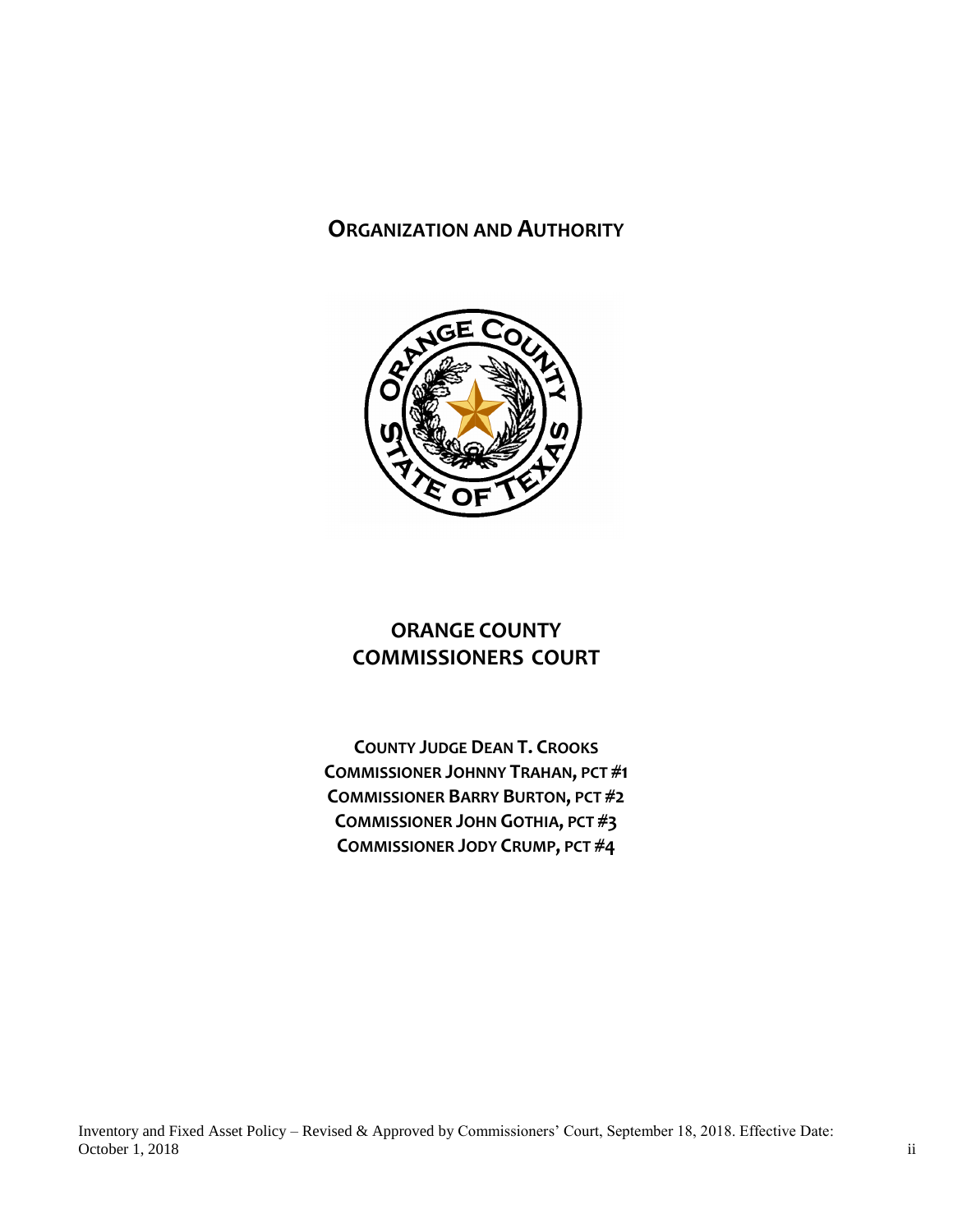#### **PURCHASING AGENT CONNIE CASSIDY, CPPB**

## **ORANGE COUNTY PURCHASING DEPARTMENT 714 POLK STREET ORANGE, TEXAS 77630**

**PURCHASING AGENT CONNIE CASSIDY, CPPB 409-882-7902 [CCASSIDY](mailto:ccassidy@co.orange.tx.us)@CO.ORANGE.TX.US**

**ASSISTANT PURCHASING AGENT MICHELLE CARROLL 409-882-7903 [MCARROLL](mailto:mcarroll@co.orange.tx.us)@CO.ORANGE.TX.US**

**BUYER III CHRISTIE NORTON 409-882-5340 CNORTON@CO.ORANGE.TX.US**

**BUYER II/FIXED ASSET COORDINATOR JESSICA JAEGER 409-882-7904 JJAEGER@CO.[ORANGE](mailto:jjaeger@co.orange.tx.us).TX.US**

**BUYER II/RECEIVING CLERK MELISSA COUVILLION 409-882-7901 [MCOUVILLION](mailto:mcouvillion@co.orange.tx.us)@CO.ORANGE.TX.US**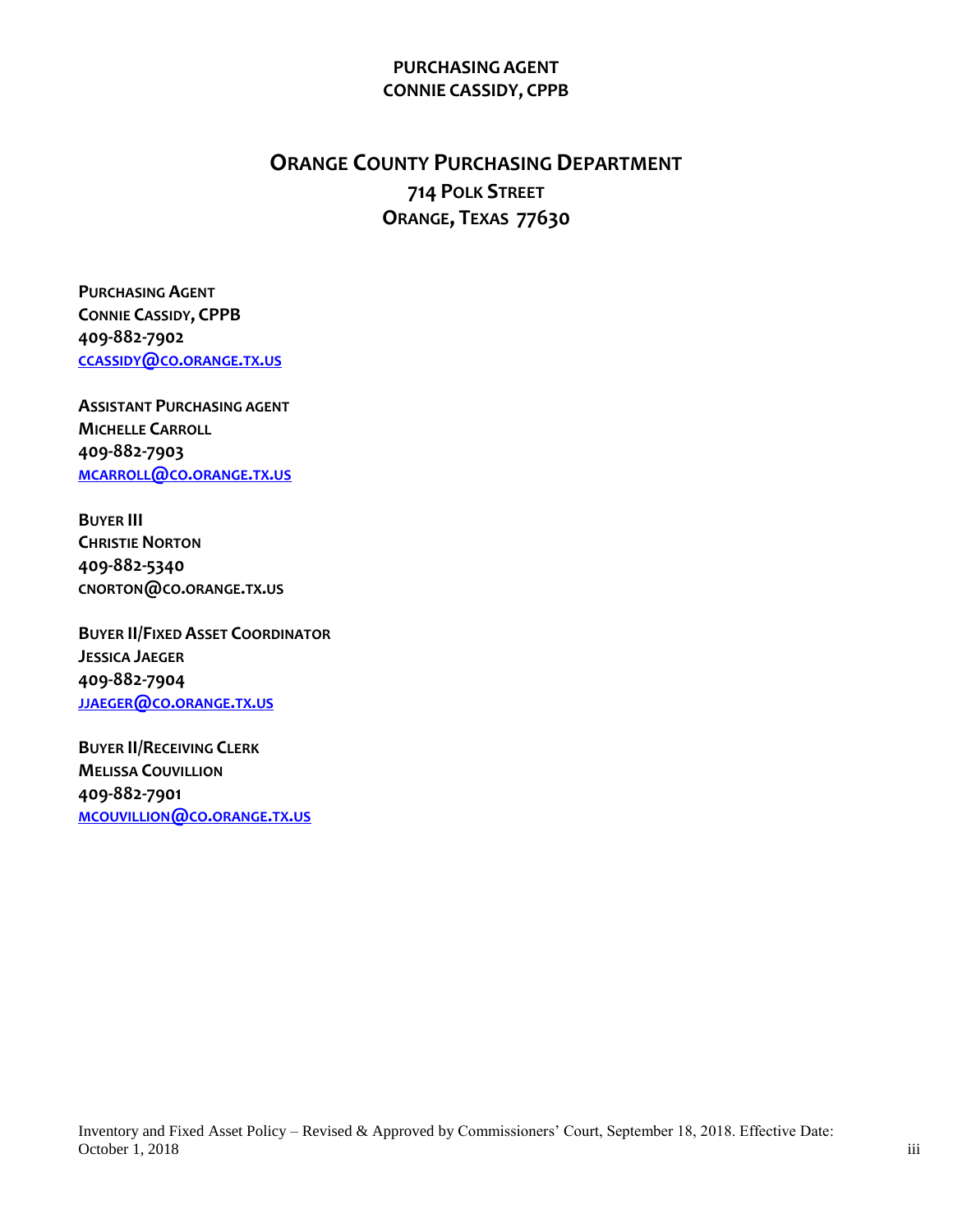## **INVENTORY AND FIXED ASSET POLICY REVISED AND APPROVED BY COMMISSIONERS' COURT, SEPTEMBER 18, 2018 EFFECTIVE DATE:OCTOBER 1, 2018**

## **TABLE OF CONTENTS**

|    |                                                                                                                                                                                                                                                                                    | Page                                                                                                                            |
|----|------------------------------------------------------------------------------------------------------------------------------------------------------------------------------------------------------------------------------------------------------------------------------------|---------------------------------------------------------------------------------------------------------------------------------|
| 1. | Introduction                                                                                                                                                                                                                                                                       | $\mathbf{1}$                                                                                                                    |
| 2. | <b>Definitions of Inventory/Fixed Assets</b><br>Land<br>A.<br>В.<br><b>Buildings</b><br>$\mathbf{C}$ .<br><b>Improvements Other than Building</b><br><b>Machinery and Equipment</b><br>D.<br><b>Motor Vehicle Equipment</b><br>Е.<br><b>Office Equipment and Furnishings</b><br>F. | $\overline{2}$<br>$\boldsymbol{2}$<br>$\overline{2}$<br>$\mathbf{3}$<br>$\mathbf{3}$<br>$\mathbf{3}$<br>$\overline{\mathbf{3}}$ |
|    | <b>Data Processing Equipment and Software</b><br>G.<br>Н.<br><b>Donated Property</b>                                                                                                                                                                                               | 3<br>3                                                                                                                          |
| 3. | <b>Protection of Property</b>                                                                                                                                                                                                                                                      | 4                                                                                                                               |
| 4. | <b>Purchasing Agent Responsibilities</b>                                                                                                                                                                                                                                           | 5                                                                                                                               |
| 5. | <b>Departmental Officials' Responsibilities</b>                                                                                                                                                                                                                                    | $6 - 7$                                                                                                                         |
| 6. | <b>Accounting System for Inventory/Fixed Assets</b>                                                                                                                                                                                                                                | 8                                                                                                                               |
| 7. | <b>Disposition of Fixed Assets</b>                                                                                                                                                                                                                                                 | 9                                                                                                                               |
| 8. | <b>County Auditors' Responsibilities</b>                                                                                                                                                                                                                                           | 10                                                                                                                              |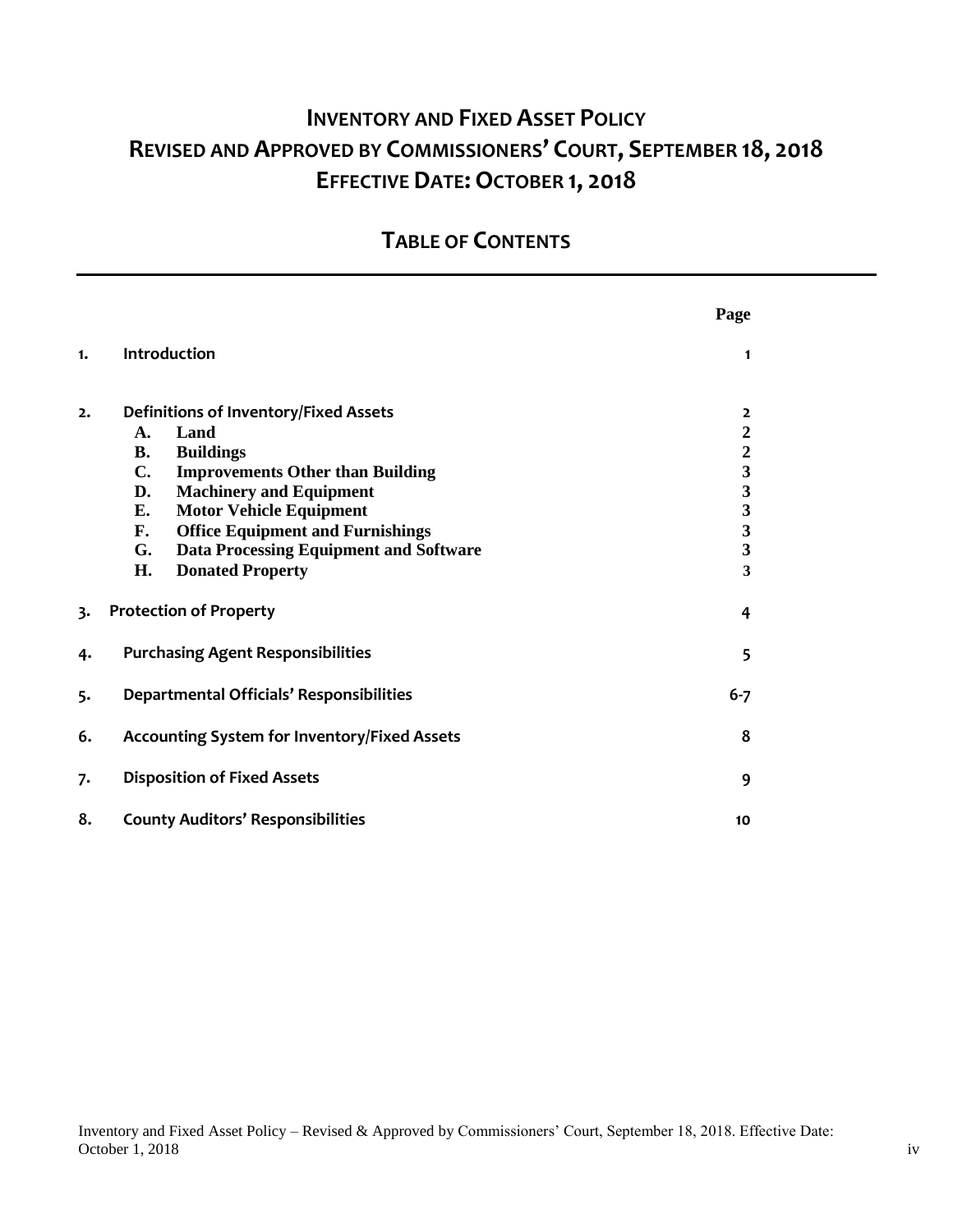#### **1. INTRODUCTION**

The purpose of this manual is to provide a better understanding of the importance of property management, inventory control, fixed asset responsibilities and controls for Orange County. Therefore, by establishing standards for property management, inventory control and fixed asset control for the County property it will be made easier for all concerned. This manual will cover each phase of the Orange County property, inventory and fixed asset system.

In Orange County, the County Purchasing Agent serves as "property manager" for the County. The Purchasing Agent must take an inventory of all the property on hand and belonging to the County on or before July  $1<sup>st</sup>$  of each year. This inventory is filed with the County Auditor and each of the members of the board that appoints the County Purchasing Agent. (See: Section 262.011 (i) – TEXAS LOCAL GOVERNMENT CODES.)

The Purchasing Agent also has control over the transfer of equipment from one department to another. (See: Section 262.011 (j) - TEXAS LOCAL GOVERNMENT CODE.)

#### **A. ALL PREVIOUS INVENTORY AND FIXED ASSET POLICIES AND PROCEDURES SUPERSEDED**

This policy supersedes all previous manuals, letters, memoranda and understandings of Orange County, Texas regarding the inventory and fixed asset policies and procedures policies contained herein.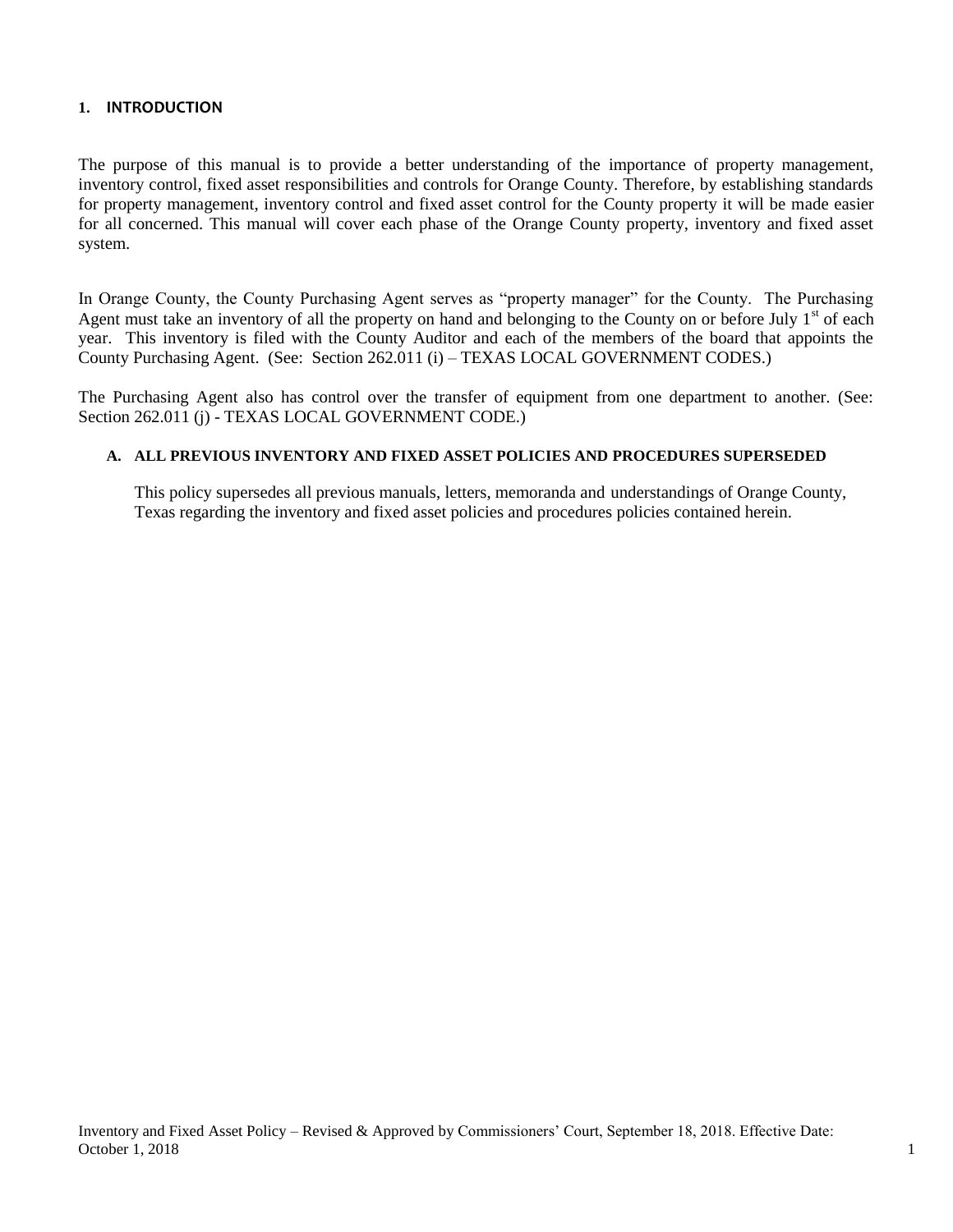#### **2. DEFINITIONS OF INVENTORY/FIXED ASSETS**

In order to explain the property accounting system for fixed assets, it is necessary to first define the types of fixed assets that will be included in the reporting system. Following is a list of assets to be included in the reporting system for Orange County:

All fixed assets in use by the various County departments including County owned buildings, land, and improvements made to County owned land.

Fixed asset costs consist of all expenditures necessary to acquire and make the purchase ready for its intended use, including all items that are components. The following items shall be included: purchase cost (before trade-in allowance), shipping/freight, insurance for transit, testing, assembling, and installation costs are all considered part of the cost of an asset. All items that are components of the fixed asset shall be added together. Any asset that has a value or cost of \$2,000.00 or more and a useful life of at least one-year will be recorded on the County fixed asset inventory.

There are four major classifications of County fixed assets and some minor classifications that provide a more detail description. All fixed assets of the County will fall within one of the four major classifications. These classifications are:

- 1. Land
- 2. Buildings
- 3. Improvements Other Than Buildings
- 4. Machinery and Equipment

#### **Definitions of each of the major and minor classifications of the County fixed assets are as follows:**

#### **A. LAND**

Any land purchased or donated to Orange County will be placed on the fixed asset inventory at the price paid for the land at the time of purchase or the appraised value of any land which is donated or traded to the County.

For land already owned by the County, the price of that land will be at actual cost of the land at the time the land was purchased, if it is possible to obtain the price of the land in the deed records of the County. If we are unable to obtain a price on the land, the appraised value of the land will be used and adjusted as needed to obtain a "close-to" original estimated cost of the land.

Land, which has been deeded to the County for the purpose of building County roads, or land purchased by the County for this purpose, will be placed on the fixed asset records. If we are unable to obtain a price on the land, the appraised value of the land will be used and adjusted as needed to obtain a "close-to" original estimated cost of the land.

#### **B. BUILDINGS**

County buildings will be placed on the fixed asset inventory at actual cost of the building if this actual cost is available. If actual cost is not available, the value of the building will be the appraised value plus or minus any necessary adjustments to determine the actual cost of the building at the time it was constructed or purchased by the County. If the building is donated or received in trade, it will be recorded at appraisal value.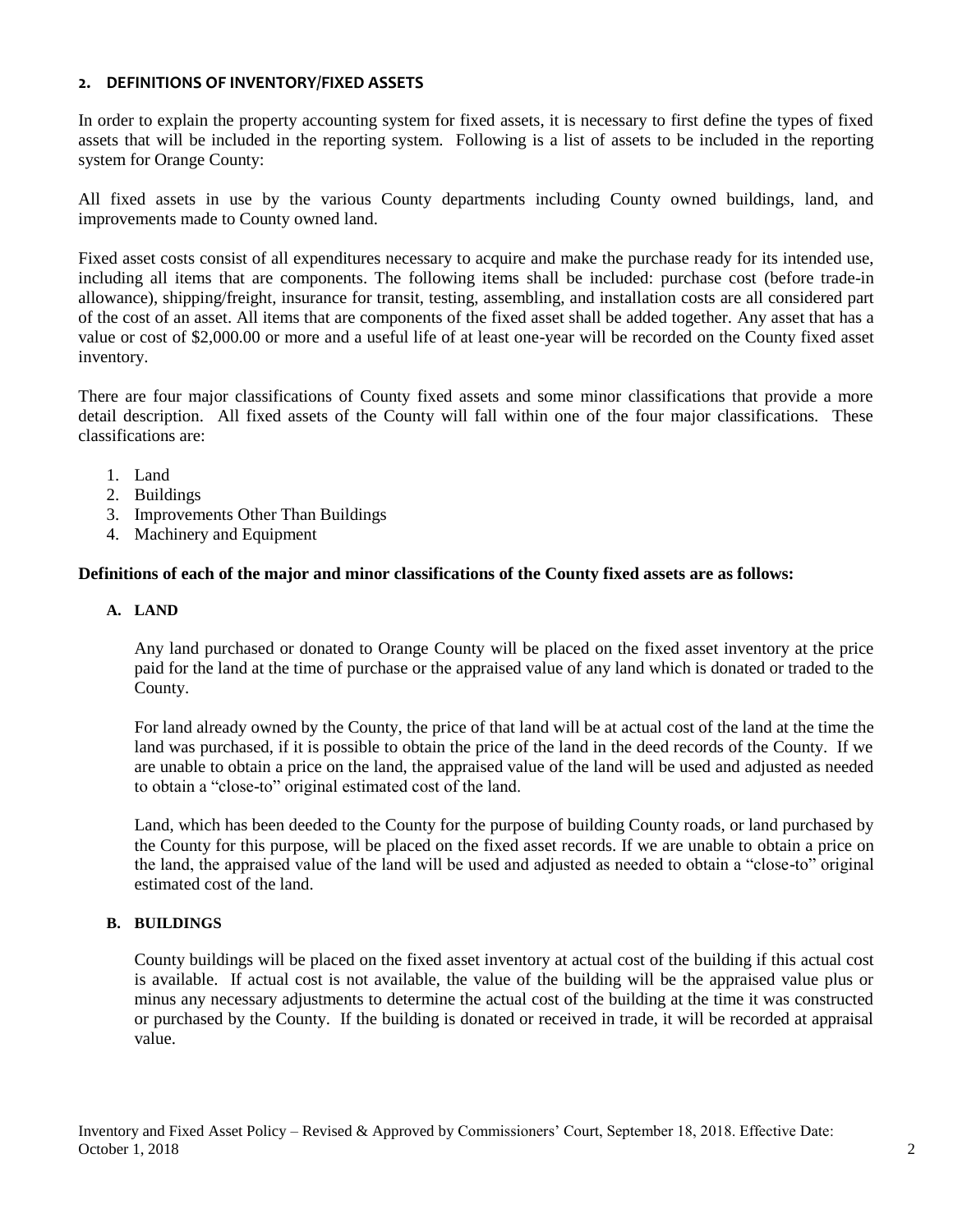Major renovation or construction of additions to existing building will be recorded on fixed asset inventory at actual cost.

Only those items that will improve the long-term value of the buildings will be considered as additions to the value of the buildings.

#### **C. IMPROVEMENTS OTHER THAN BUILDINGS**

Improvements may, or may not, be placed on fixed asset records. This determination will be made by the County Purchasing Agent and/or by the County Auditor. Items, which are deemed to be fixed assets, will be recorded at cost.

#### **D. MACHINERY AND EQUIPMENT**

Machinery and Equipment including any moveable piece of property purchased, donated, or built by Orange County or acquired from surplus property agencies. Orange County in accordance with State Purchasing Laws and County Purchasing Policies and Procedures makes purchases of all items of machinery and equipment. This equipment is placed on the fixed asset inventory at cost or at estimated value if donated.

#### **E. MOTOR VEHICLE EQUIPMENT**

Motor Vehicle Equipment is defined as that which is self-powered and most of that is mobile.

#### **F. OFFICE EQUIPMENT AND FURNISHINGS**

Office equipment and furnishings are items of furniture and office equipment, which are common to many offices of the County. When possible, all purchases of a like nature will be made in one annual buy in order to obtain the best possible price by group purchase. Whenever practical, the Purchasing Agent, with the approval of the Commissioners' Court, shall transfer county supplies, materials and equipment from a subdivision, department, officer, or employee of the county that are not needed or used to another subdivision, department, officer, or employee requiring the supplies or materials or the use of equipment. (See: Section 262.011 (j) – TEXAS LOCAL GOVERNMENT CODES.)

#### **G. DATA PROCESSING EQUIPMENT AND SOFTWARE**

Data processing equipment includes processing equipment and used centrally or in individual departments of the County. Related expenditures for data processing equipment will also be included in fixed assets.

#### **H. DONATED PROPERTY**

All assets received via donation or contribution, regardless of source, will be included in fixed assets. All departments receiving donated equipment must obtain Commissioners' Court approval. These approved items must be reported to the Purchasing Department immediately upon approval. For financial reporting these assets shall be recorded at fair market value on the date of receipt.

Proper recording of these assets is essential as some contributed assets, such as those received from the Federal Government, must be tracked at several levels and improper disposition of these assets could have penalties or severe negative impact upon the County's ability to participate in a program.

Inventory and Fixed Asset Policy – Revised & Approved by Commissioners' Court, September 18, 2018. Effective Date: October 1, 2018 3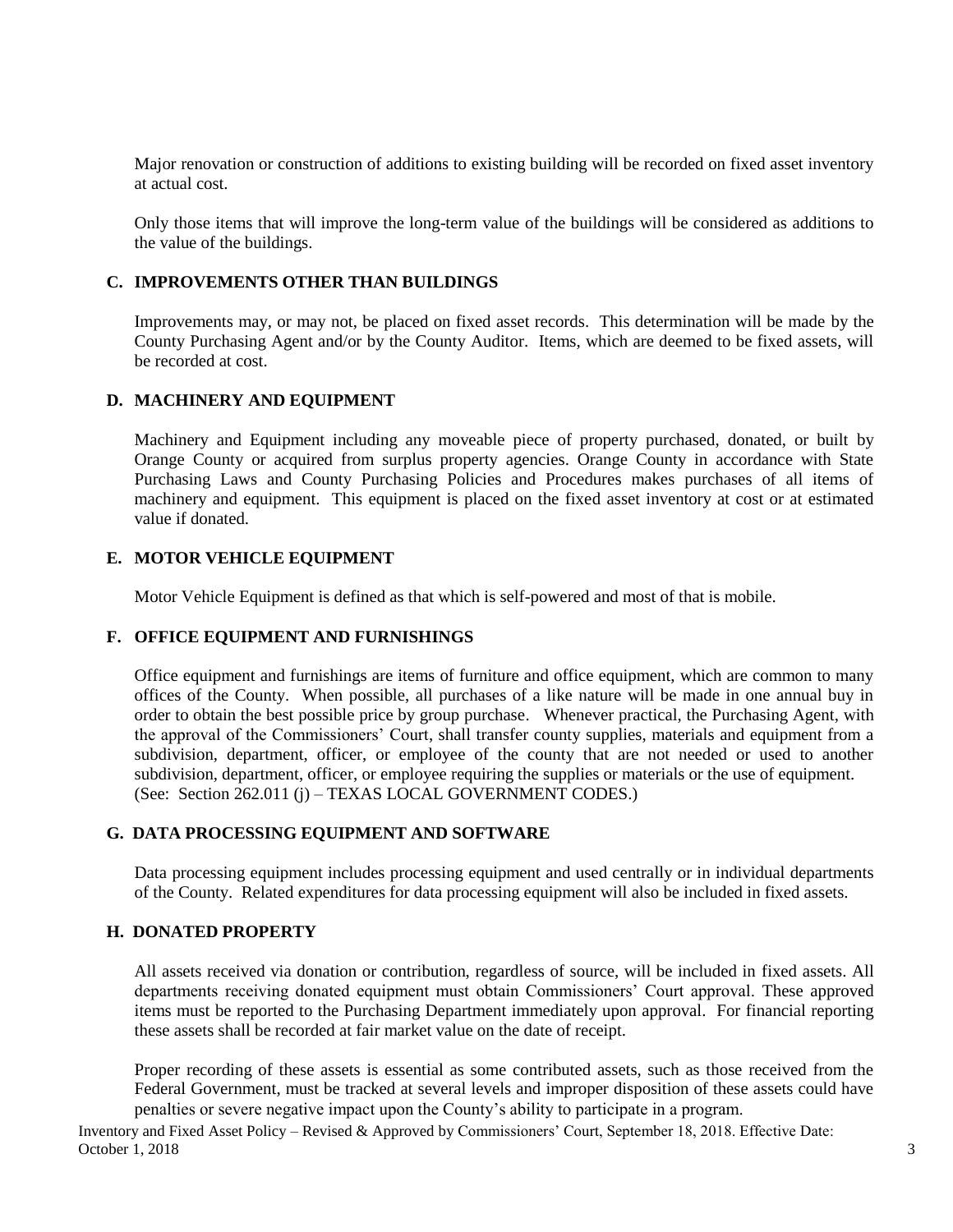#### **3. PROTECTION OF PROPERTY**

The protection of property is outlined in Section 31.11 (a) of the Penal Code of Texas. In accordance with this statute, a person commits an offense if he or she:

#### § 31.11. TAMPERING WITH IDENTIFICATION NUMBERS.

(a) A person commits an offense if the person:

 (1) knowingly or intentionally removes, alters, or obliterates the serial number or other permanent identification marking on tangible personal property; or

(2) possesses, sells, or offers for sale tangible personal property and:

 (A) the actor knows that the serial number or other permanent identification marking has been removed, altered, or obliterated; or

 (B) a reasonable person in the position of the actor would have known that the serial number or other permanent identification marking has been removed, altered, or obliterated.

(b) It is an affirmative defense to prosecution under this section that the person was:

(1) the owner or acting with the effective consent of the owner of the property involved;

(2) a peace officer acting in the actual discharge of official duties; or

 (3) acting with respect to a number assigned to a vehicle by the Texas Department of Transportation and the person was:

(A) in the actual discharge of official duties as an employee or agent of the department; or

 (B) in full compliance with the rules of the department as an applicant for an assigned number approved by the department.

(c) Property involved in a violation of this section may be treated as stolen for purposes of custody and disposition of the property.

(d) An offense under this section is a Class A misdemeanor.

(e) In this section, "vehicle" has the meaning given by Section 541.201, Transportation Code.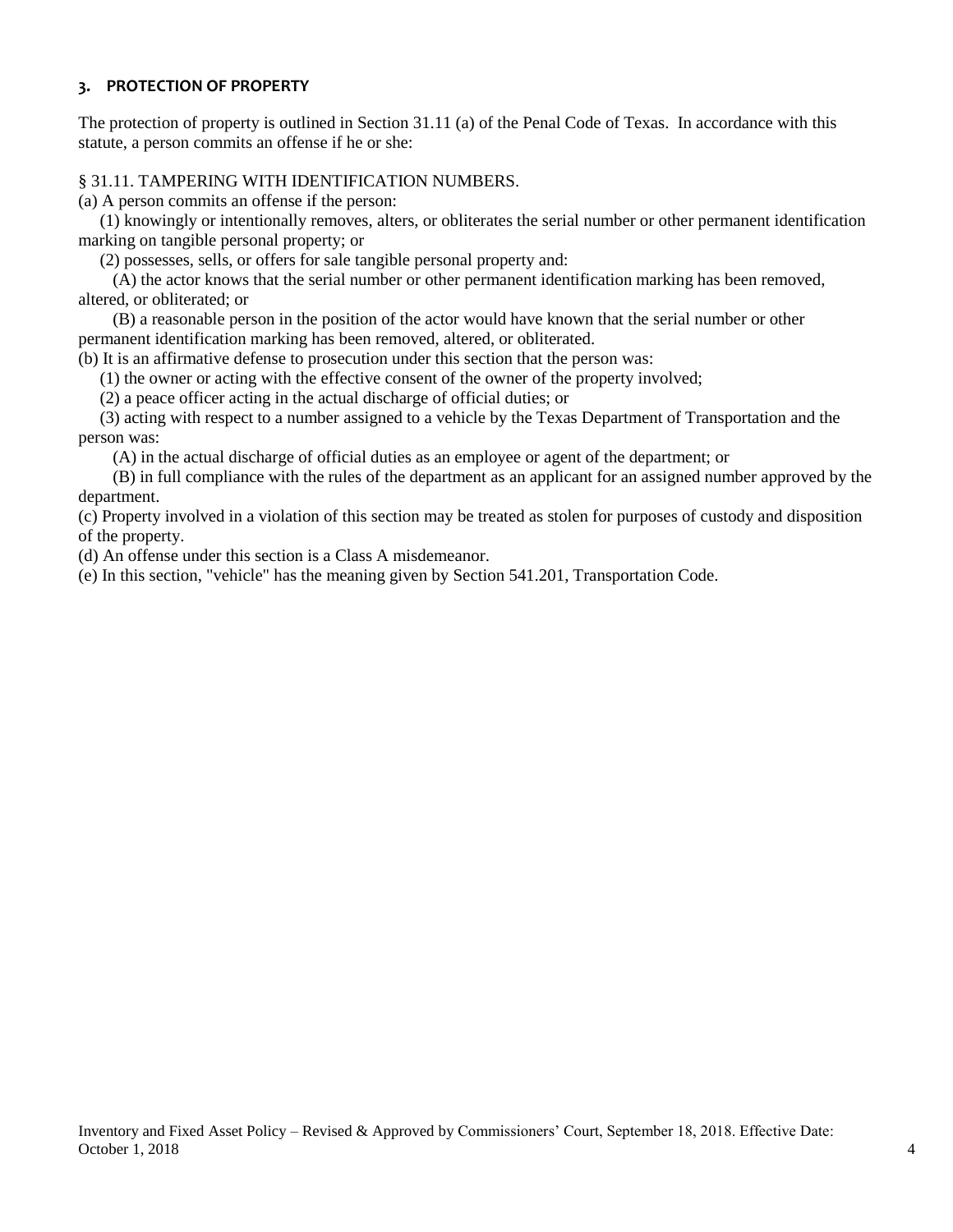#### **4. PURCHASING AGENT RESPONSIBILITIES**

- A. The County Purchasing Agent or designated Purchasing Department employee is responsible for the maintenance of property records. All transaction having to do with assets of the County must flow through the Purchasing Department who is responsible for maintaining inventory records for all assets. The Purchasing Agent or designated Purchasing Department employee will supply department heads and County officials with all necessary forms and information concerning the transfer and accountability of inventory assigned to the various County departments.
- B. Each year the Purchasing Department will provide a detailed printed list of all assets assigned to each department in the County. The Purchasing Department will make all corrections and adjustments to inventory records to reflect actual inventory count. Inventory of all County's capital assets shall be scheduled and conducted on a rotating basis so that all capital assets are verified.
- D. The Purchasing Agent or designated Purchasing Department employee will issue a tag number for each asset that will identify the property as County owned.
- E. Accumulation and disposal of surplus property of the County will take place under the supervision of the Purchasing Agent or designate Purchasing Department employee, in accordance with the laws of the State of Texas and instructions of the Commissioners' Court.
- F. Warehoused Property The Purchasing Department is responsible for warehousing all surplus, excess, or salvage property. The Orange County Surplus Building, 714 Polk Street, Orange, Texas, will store items no longer useful to the departments.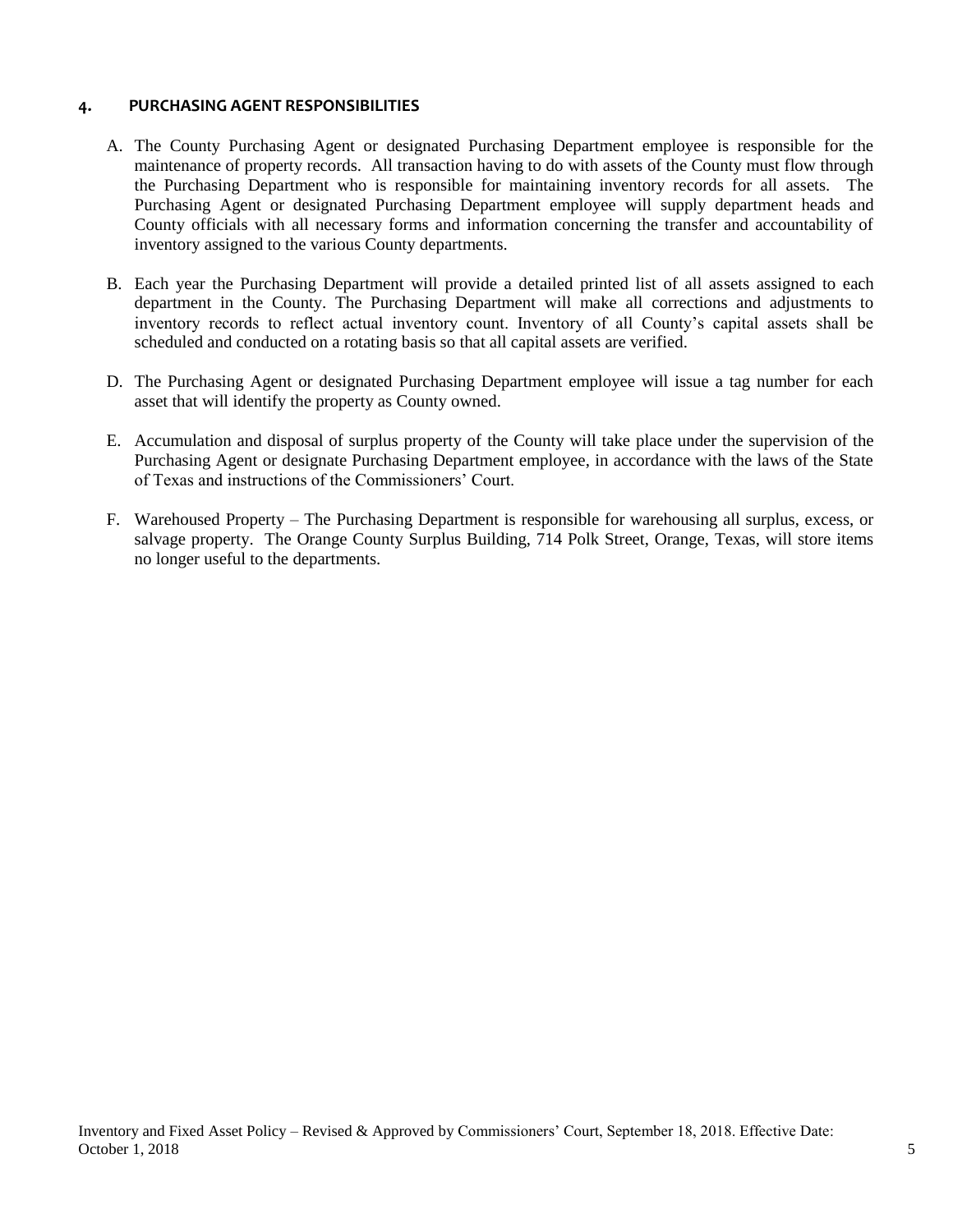#### **5. DEPARTMENTAL OFFICIALS' RESPONSIBILITIES**

- A. User departments will be held responsible for proper accounting, maintenance and use of County assets. The Elected Official or Department Head will be required to take an inventory of all fixed assets assigned to their department, or to have a member of their staff take the inventory. All items on the printout must be accounted for. After taking a physical inventory. The inventory printout must be signed by the Elected Official or Department Head upon the completion of the final inventory, including any discrepancies that will be reported to the Commissioners' Court.
- B. Any Elected Official or Department Head leaving the employment of the County must notify the County Purchasing Agent with sufficient time for a detailed inventory to be performed of all assets assigned to the department before the Elected Official or Department Head leaves office.
- C. All furniture, equipment and machinery should be used for County business only.
- D. The Elected Official or Department Head shall report item(s) stolen immediately to the proper law enforcement agency. A copy of the report from the law enforcement agency must be provided to the Purchasing Agent or designated Purchasing Department employee. A copy of the report and listing of stolen assets are presented to Commissioners' Court for approval to remove the assets from the inventory listing. Commissioners' Court must approve all replacement of stolen item(s). Recovered item(s) are similarly reported to Commissioners' Court.
- F. The Elected Official or Department Head shall report item(s) lost immediately to the Purchasing Department or designated Purchasing Department employee. Any item(s) not located in a department will require a letter from the Elected Official or Department Head to the Commissioners' Court detailing the circumstances surrounding the missing item(s) and detailing the search for the missing items(s). A copy of the letter and listing of the lost assets are presented to Commissioners' Court for approval to remove the assets from the inventory listing. Commissioners' Court must approve all replacement of lost item(s). Recovered item(s) are similarly reported to Commissioners' Court.
- E. Annually, an inventory of the County fixed asset property will be made under the supervision of the Purchasing Agent or designated Purchasing employee. The purpose of the inventory is to verify the accuracy of the fixed asset records. Each Elected Official or Department Head will receive a computer printout of all equipment assigned to his or her department. All items on the printout must be accounted for in their department. The Purchasing Department will make all corrections and adjustments to inventory records to reflect actual inventory count. Inventory of all County's capital assets shall be scheduled and conducted on a rotating basis so that all capital assets are verified. In each department, an individual must be assigned the responsibility for locating, coordinating and the physical walkthrough of the annual inventory of capital assets assigned to that department, notification of selected personnel must be sent to the Purchasing Agent or designated Purchasing employee. Please send notification of selected individual to the office of the Purchasing Agent. If there are items (with a value of \$2,000.00 or more) in the department, which are not listed on the printout, those items will be listed and turned in with the inventory so that the assets may be added to inventory records. The Elected Official or Department Head shall sign and date the fixed asset record on or before the required deadline.
- F. An Elected Official or Department Head does not have the authority to transfer equipment from one department to another, destroy equipment, or throw away or discard equipment*.* Commissioners' Court must approve any transfer or disposal. Otherwise, the Elected Official or Department Head is responsible for all equipment assigned to his/her department. Any surplus inventory in any department in the County should be returned to the Purchasing Department for reassignment or auction. The Orange County transmittal form must be completed by user department, signed and sent to the Purchasing Department for any equipment transfer.

Inventory and Fixed Asset Policy – Revised & Approved by Commissioners' Court, September 18, 2018. Effective Date: October 1, 2018 6

G.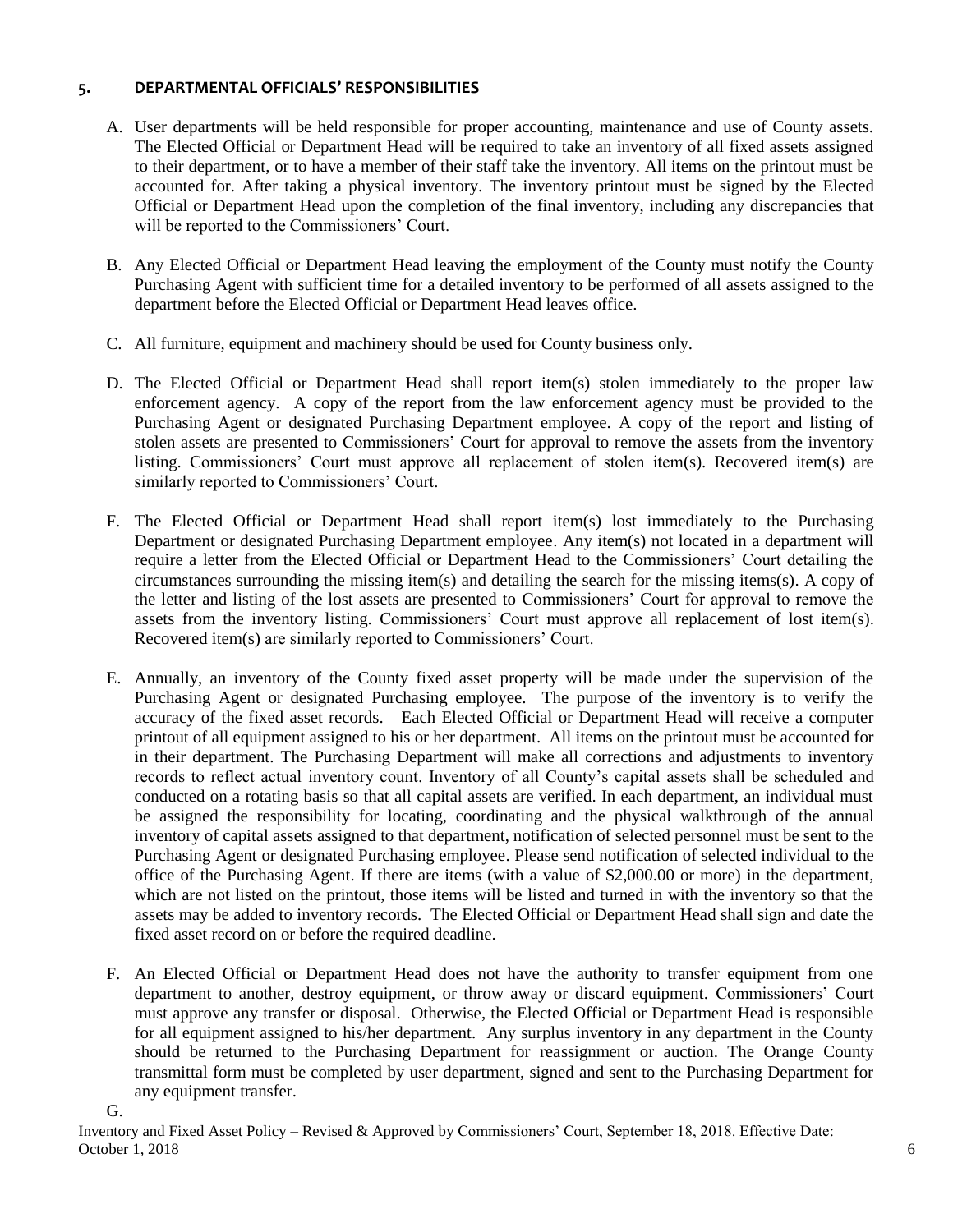- H. Orange County assumes no liability for employee's personnel assets located in a County facility.
- I. Repairs to any County equipment must be monitored by the user department. If the original fixed asset equipment is replaced the Purchasing Agent or designated Purchasing Department employee shall be notified immediately. The replaced fixed asset must be deleted by Commissioners' Court, and then reassigned a new asset number reflecting the new part number and serial number.
- J. Prior to submittal of the transfer form, special attention should be given to indicate the funding source of the item(s) being declared surplus for disposition. The funding information provided by the department should help expedite the timely completion of the Surplus Auction Report.
- K. The County may not sell or transfer a marked patrol car or other law enforcement motor vehicle to the public unless the County first removes any equipment or insignia that could mislead a reasonable person to believe that the vehicle is a law enforcement motor vehicle, including any police light, siren, amber warning light, spotlight, grill light, antenna, emblem, outline of an emblem, or emergency vehicle equipment. (See: Section 272.006 (b) – TEXAS LOCAL GOVERNMENT CODES.)
- L. The County may not sell or transfer a marked patrol car or other political subdivision law enforcement motor vehicle to a security services contractor who is regulated by the Department of Public Safety and licensed under Chapter 1702, Occupations Code, unless each emblem or insignia that identifies the vehicle as a law enforcement motor vehicle is removed before the sale or transfer. (See: Section  $272.006$  (c) – TEXAS LOCAL GOVERNMENT CODES.)
- M. The County may dispose through a recycling program under which the property is collected, separated, or processed and returned to use in the form of raw materials in the production of new products. (See: Section 263.152 (6) (c) – TEXAS LOCAL GOVERNMENT CODES.)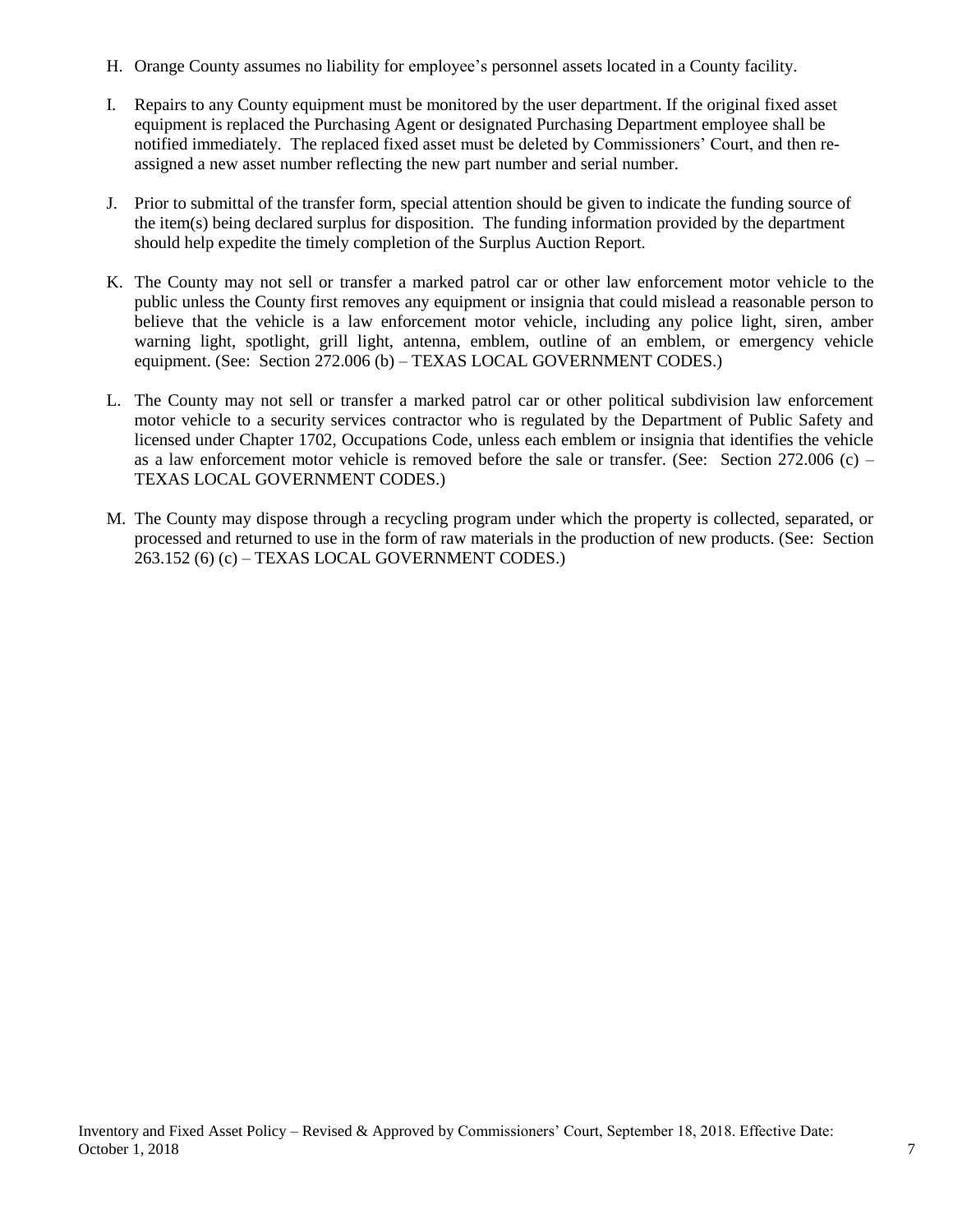#### **6. ACCOUNTING SYSTEM FOR INVENTORY/FIXED ASSETS**

The Purchasing Agent has overall responsibility to maintain accurate records of assets of Orange County. The current accounting system includes the following elements:

A. Property Tagging-System – All assets will be tagged with a unique number which will also be entered in the Incode inventory system. The location in which tags will be affixed to assets will be determined by the Purchasing Agent or designated Purchasing Department employee and administered in a standard manner. After assets are initially tagged, it shall be the responsibility of the user department to notify the Purchasing Agent or designated Purchasing Department employee of a missing tag.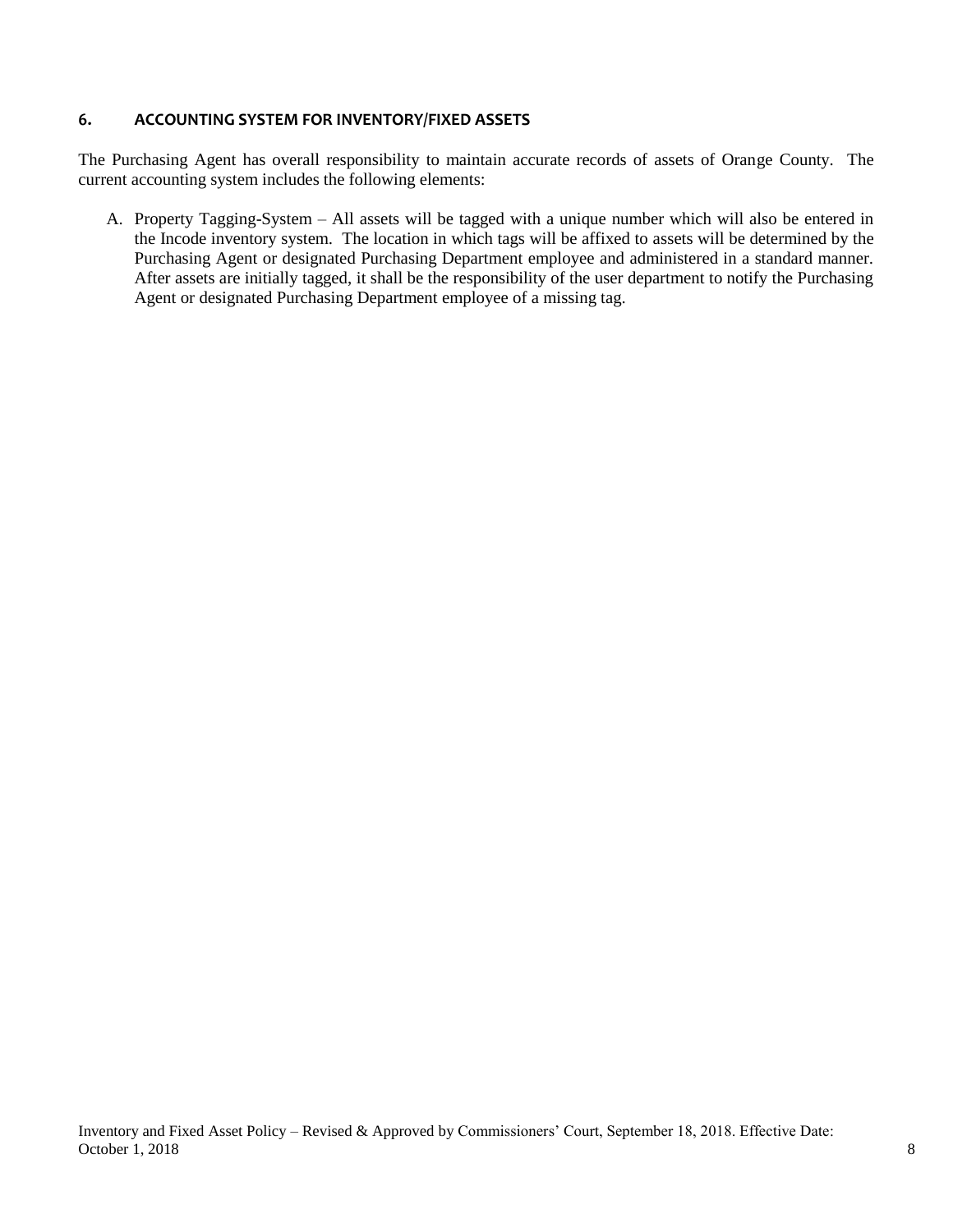#### **7. DISPOSITION OF FIXED ASSETS**

Salvage and surplus property owned by the County may be disposed of by sale, by competitive bid or auction, by trade-in for new property, or by being destroyed as worthless if it cannot be sold. The following procedures should be followed:

- 1. Salvage and surplus property owned by the County may be disposed of by sale or competitive bid or auction, trade-in for new property, or by being destroyed as worthless if it cannot be sold, or donated to a tax exempt entity. (SEE TEXAS LOCAL GOVERNMENT CODE – CHAPTER 263 – SECTIONS 263.151 through 263.158.
- 2. Disposition of abandoned or unclaimed property seized by a peace officer must be conducted in accordance with Article 18.17, TEXAS CODE OF CRIMINAL PROCEDURE.
- 3. Equipment which is broken or no longer needed in a department or which is to be traded-in, shall be transferred to surplus after approved by Commissioners' Court.
- 4. The Purchasing Agent will periodically request that the Commissioners' Court declares property "surplus" (in excess of needs useful) or "salvage" (has no value – not useful). Competitive bid or auction will sell surplus and salvage property under the State laws on disposition of property